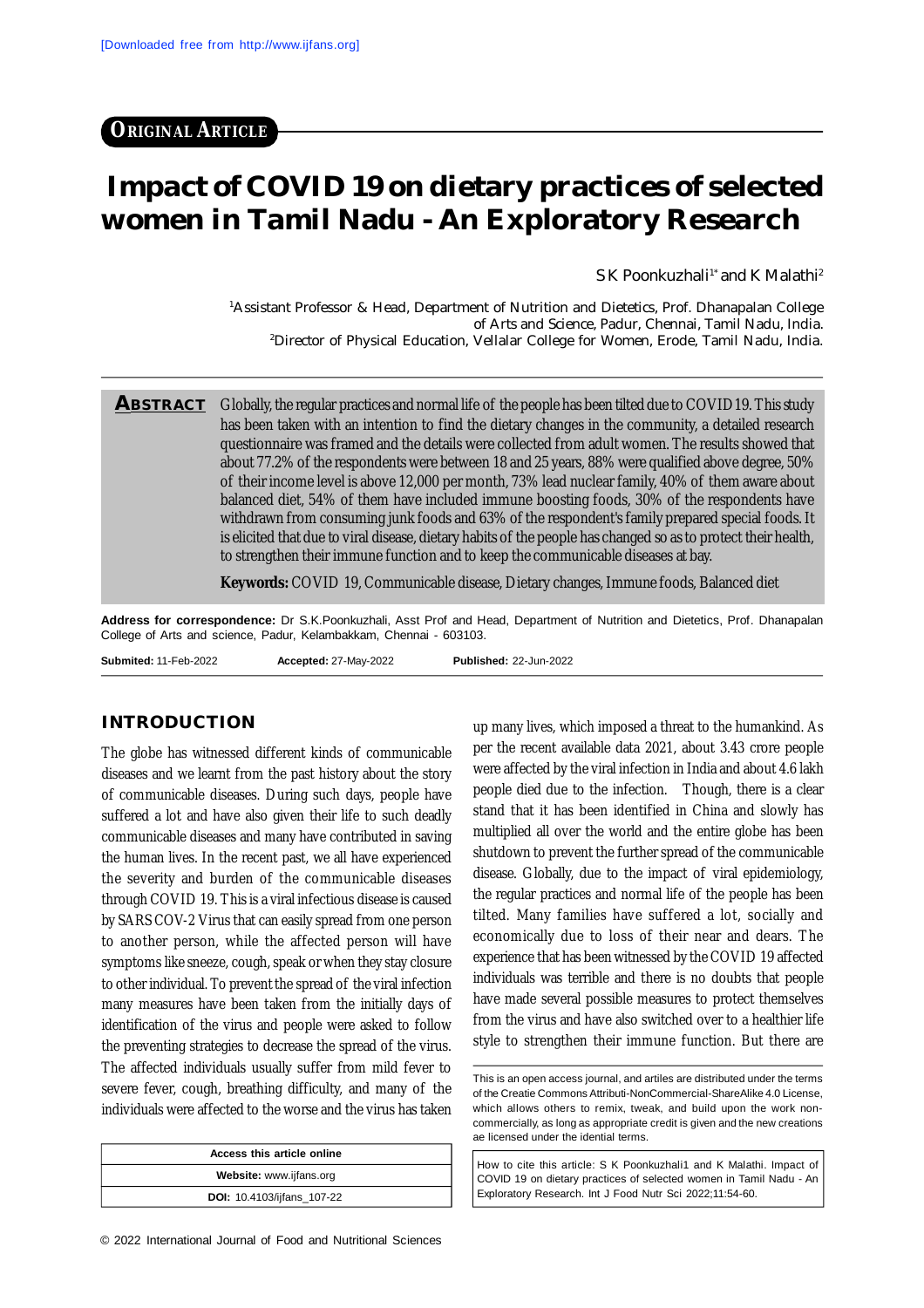lacunae in this area and it is not clearly defined. Hence, this study has been taken with an intention and curiosity to find out the dietary changes that have occurred in the family due to the recent and ongoing epidemiology of COVID 19 Virus with the following objectives and methodology.

The present study has been carried out with the following objectives,

To assess the general characteristics of the respondents

To assess the dietary practices of the respondents

To elicit the change in the life style practices of the respondents to prevent COVID 19

## **METHODS AND MATERIALS**

The present research is an Explanatory research study and followed cross sectional study design, where the Investigators have tried to find out the solution for a problem that is not clearly defined. Based on the research question and the objectives of the study, the research tool was framed and evaluated. Finally, understanding the epidemic circumstances of the people, and to avoid the spread of the viral infection, it has decided to carry out the research survey through online Questionnaire Method. To make the process of data collection easier, the entire questionnaire was formatted in the Google forms and the same has been sent to the respondents through their e-mail and other social media.

It has been well clearly stated in the form that filling up the form itself, will be taken as the consent from the participants. We have started the online survey collection during first week of July and ended at the end of the month. Female persons

aged 18 and above were maintained as eligibility criteria for participating in the study and about 520 questionnaires were obtained from the respondents and finally after scrutinizing the questionnaires about 442 were completely filled and taken for the research analysis and the results obtained were furnished below and the same has been discussed.

The obtained questionnaires through Google forms were downloaded in the Excel format. The variables were coded and converted and kept saved for analysis. The excel sheets have been transferred in the Statistical Package for Social Sciences software spread sheet and the analysis were carried out. The obtained results were furnished and discussed below under Results and discussions..

It has been found out through the study that majority of 78% of the study participants were in the age group between 15 and 25 years, 6% in the age group between 26 and 35 years of age and nearly about 15 % in the age group above 36 years of age (Table 1).

The presence of high percentage of participation of respondents in the age group within 25 years of age may be due to active student's community, who are all accessible to social media and easily approachable through mail and other social media than that of the common public.

The nature of the status of the respondents revealed that nearly about 72% were students, 15% were employed and 13 unemployed and home maker. Subsequent analysis illustrated that age of the respondents have significant association with nature of status (p<0.001), income level (p<0.001), testing for COVID 19 (p<0.05) and the treatment strategies adopted by the respondents.

| Table 1: General information of the Respondents |                |       |  |  |
|-------------------------------------------------|----------------|-------|--|--|
| Variables                                       | Categorization | $\%$  |  |  |
| Age of the Respondents                          | 18-25 years    | 78.4% |  |  |
|                                                 | $26 - 35$      | 6.0%  |  |  |
|                                                 | $36 - 45$      | 12.1% |  |  |
|                                                 | $46 - 55$      | 2.0%  |  |  |
|                                                 | >55            | 1.5 % |  |  |
| Nature of status of Respondent                  | Student        | 71.9% |  |  |
|                                                 | House wife     | 8%    |  |  |
|                                                 | Unemployed     | 5%    |  |  |
|                                                 | Employed       | 15.1% |  |  |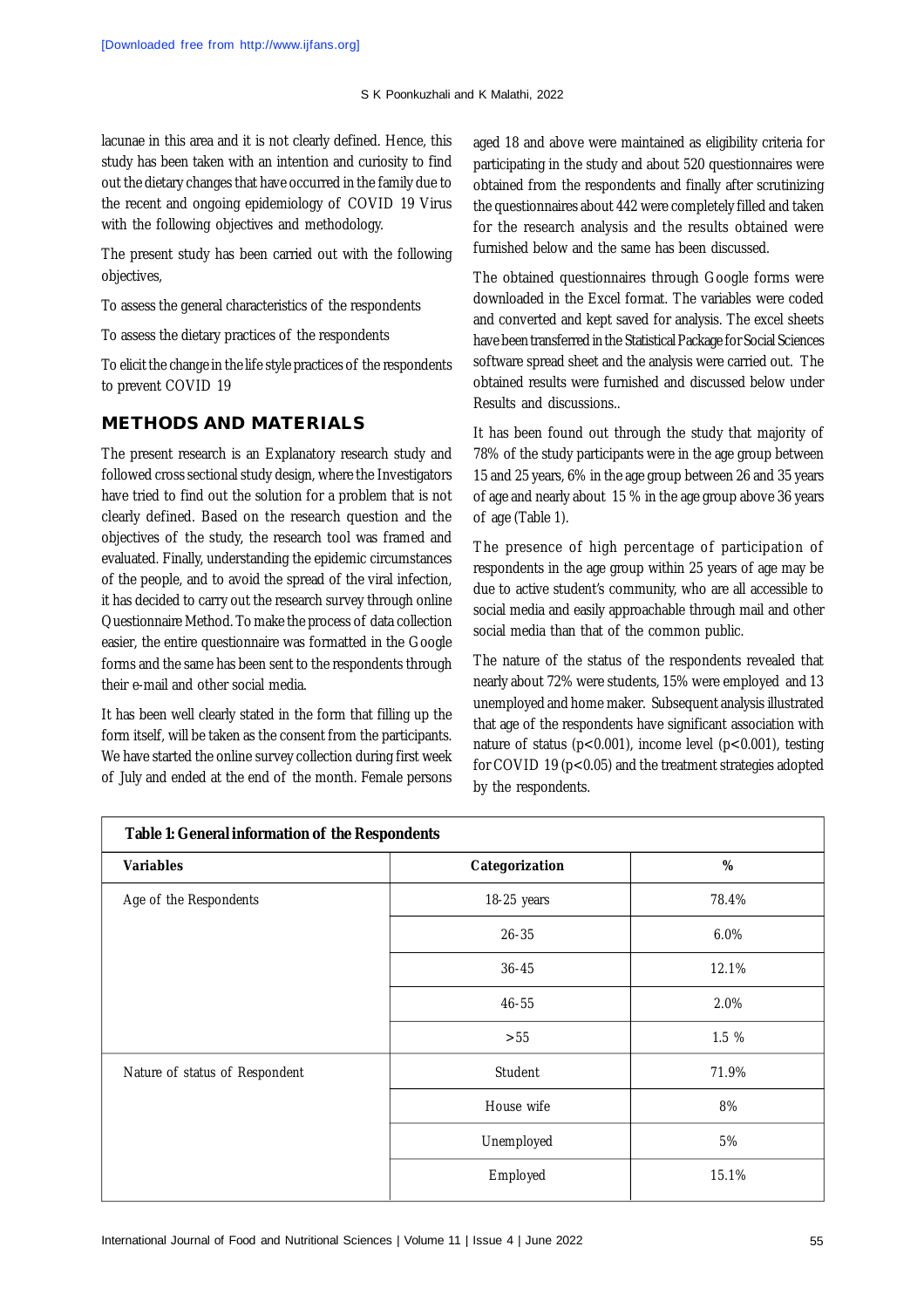#### S K Poonkuzhali and K Malathi, 2022

The economic status of the individual was elicited from the respondents to find out the influence on healthy eating practices and furnished in Table 2. It was revealed through this study that each of the Respondent's family have at least one productive family member, who backs up the economic burden of the family. Among the respondents it was elicited that only 23% of their income level is above Rs.32,050, nearly 15% of them were earning between Rs.16020 and 32,049, 14 % of the respondents family income is between Rs. 12020 and 16019 and the remaining 50% respondents family income is below Rs.12019. The reasons pointed out by the respondents for their low levels of family income is due to staying at home, effect of lockdown and due to less employment opportunities in nearby places because of COVID 19. To the investigator point of view, the economic status of the respondents has to be improved for meeting out the day to day requirements as nearly 50 % of the study population's income level is less. Subsequent analysis showed that income level of the respondents has an influencing effect on dietary knowledge and the symptoms of COVID 19. Educational status and income level of the respondents were found to have influential effect on the nutritional knowledge of the respondents.

The Family details and dietary practices of the respondents were studied and presented hereunder in Table 3. The regular dietary practices of the people have been changed due to the spread of the viral infection.As far as the family details of the respondent's is considered, nearly 72% of the respondents were living as Nuclear family, 20% live as joint family and only 8.5% of the respondents live in extended family system. Its' miserable to witness that now-a-day there is a great rift in the family system as majority of the respondents lead nuclear type family system and smaller family size, where they will lose the benefits of the joint family system that were practiced before. It was revealed through the study that nearly 80% of the respondents followed non vegetarian diet pattern. It is noted from the study that nearly about 30% of the respondents were having only two meals per day, since the majority of the participated respondents were from the student's age group, they may have the practice to skip their meals to keep them look lean.

The nutritional knowledge of respondents was studied to elicit the influencing factor of dietary transition and is furnished in Table 4. Though about 75% of the Respondents have stated that they aware about balanced diet, only 50% of the respondents have reported the right definition for balanced diet, hence, the respondents may have to improve their nutritional knowledge so as to keep themselves healthy and further public awareness programmes has to be conducted to improve the knowledge of the people to make them stay healthy during such epidemic seasons and it has been found that about 20% of the respondents were poor in understanding the concept of balanced diet. It has been evidenced that dietary knowledge of the respondents have significant relationship in change in dietary practices of the respondents. Hence, through this study it is brought out

| Table 2: Financial Status of the Respondents  |                     |       |  |  |
|-----------------------------------------------|---------------------|-------|--|--|
| Earning members of the Respondent's family    | Spouse/husband      | 19.4% |  |  |
|                                               | Mother              | 22.4% |  |  |
|                                               | Father              | 38.3% |  |  |
|                                               | Son or Daughter     | 17.9% |  |  |
|                                               | Two earning member  | 2.0%  |  |  |
| Income level of Respondent's family per month | Greater than 32,050 | 23.4% |  |  |
|                                               | Rs 16020 - 32049    | 14.4% |  |  |
|                                               | Rs 12020-16019      | 11.9% |  |  |
|                                               | Rs 8010-12019       | 14.9% |  |  |
|                                               | Rs 4810-8009        | 13.9% |  |  |
|                                               | Rs 1601-4809        | 6.5%  |  |  |
|                                               | Less than Rs.1600   | 14.9% |  |  |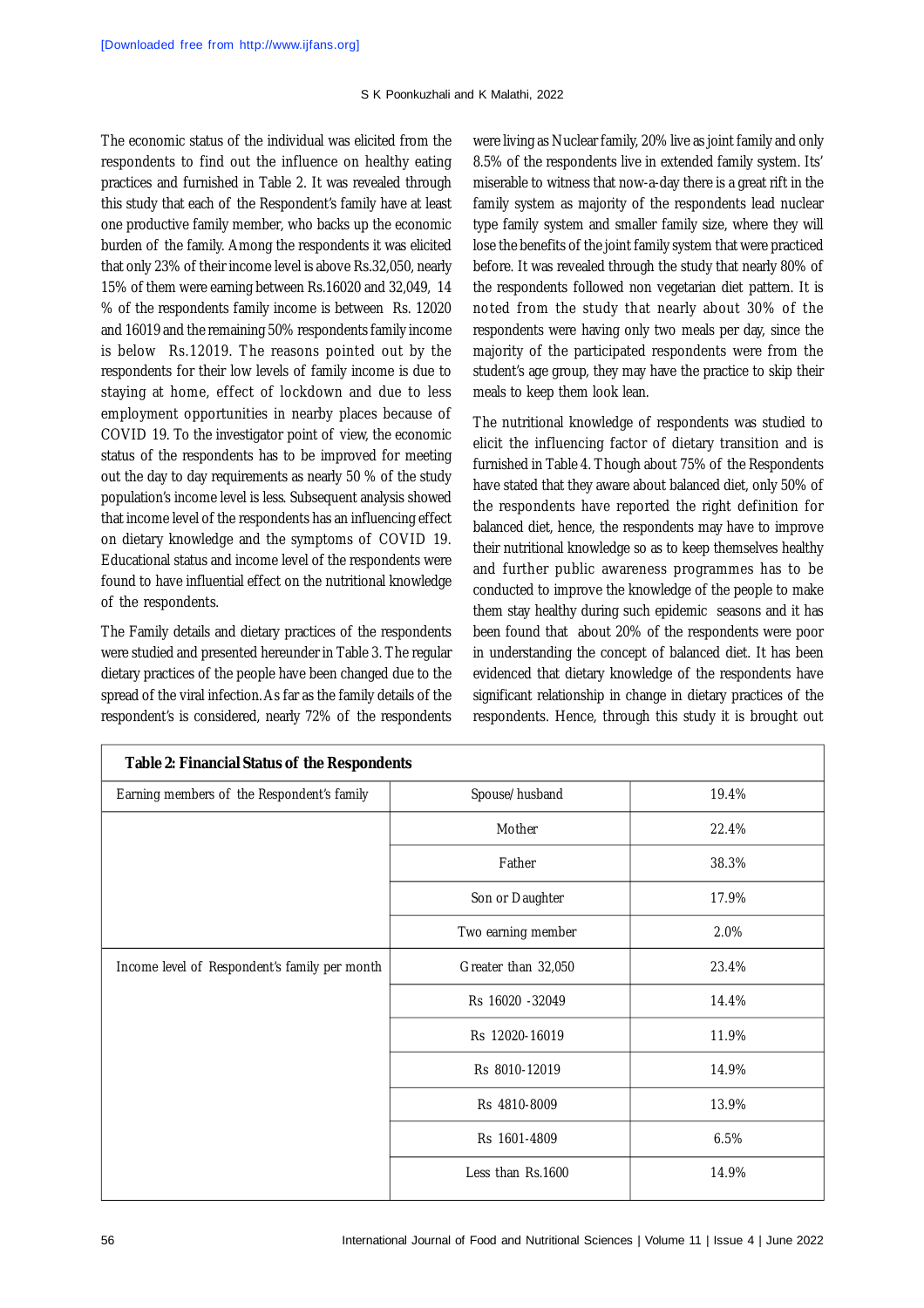that imparting nutritional knowledge is vital to maintain the health of the public.

Due to the viral epidemic, the normal life of the people was hampered and each of the family would have faced the negative impact of spread of viral infection. Hence, the history of symptoms of COVID 19 was gathered from the respondents and was furnished in Fi.1. In general, the fear of getting COVID 19 was commonly noticed among the public and they were then and there been instructed by the health department about the measures to be taken to protect themselves from COVID-19. Many Government Departments, including Voluntary organizations, social media, Television channels, helped in conducting awareness programmes in a massive manner about the symptoms and preventive measures of COVID and importance of COVID 19 testing in order to control the spread of the viral disease. Hence, the history of prevalence of symptoms of COVID 19 was elicited from the public and the study revealed that nearly about 84% of the respondents had the symptoms of COVID 19 (Figure 1).

| Table 3: Dietary practices of the Respondents |                                                            |       |  |  |
|-----------------------------------------------|------------------------------------------------------------|-------|--|--|
| Type of Family of the Respondent              | Nuclear (Spouse and Children)                              | 71.5% |  |  |
|                                               | Joint (Spouse, Children & in-laws                          | 20.0% |  |  |
|                                               | Extended family (Spouse, Children, In - laws and Parents)  | 8.5%  |  |  |
| Number of Family members in the               | $1 - 4$                                                    | 63.3% |  |  |
| respondent's family                           | $4 - 6$                                                    | 27.6% |  |  |
|                                               | $7 - 8$                                                    | 4.6%  |  |  |
|                                               | >8                                                         | 4.6%  |  |  |
| Dietary practices of the respondent           | Pure vegetarian (only consuming plant based foods)         | 6.0%  |  |  |
|                                               | Lacto vegetarian (consuming plant foods & Milk foods)      | 6.0%  |  |  |
|                                               | Lacto ova vegetarian (Consuming Plant foods, Milk and egg) | 9.5%  |  |  |
|                                               | Non vegetarian (consuming Plant and Animal Foods)          | 78.4% |  |  |
| No. of Meals per day of the Respondent        | Two meals per day                                          | 29.6% |  |  |
|                                               | Three meals per day                                        | 62.8% |  |  |
|                                               | Greater than 3 meals per day                               | 7.7%  |  |  |
|                                               |                                                            |       |  |  |

| Table 4: Dietary Knowledge of the Respondents |                                                                 |         |  |  |
|-----------------------------------------------|-----------------------------------------------------------------|---------|--|--|
| Type Did you aware of Balanced Diet           | Yes                                                             | 75.8%   |  |  |
|                                               | No.                                                             | 11.1%   |  |  |
|                                               | Don't Know/No idea                                              | 13.1%   |  |  |
| Which of the following is a balanced diet     | Cereals & Millet (Consuming cereals, Millet only)               | $3.6\%$ |  |  |
|                                               | Cereals, Millet, Pulses, Vegetables only                        | 9.8%    |  |  |
|                                               | Cereals, Pulses, vegetables, milk and fleshy foods              | 27.3%   |  |  |
|                                               | Cereals, Pulses, oils, vegetables and fruits only               | 8.8%    |  |  |
|                                               | Cereals, Pulses, oils, vegetables, Fruits and Fleshy foods only | 39.7%   |  |  |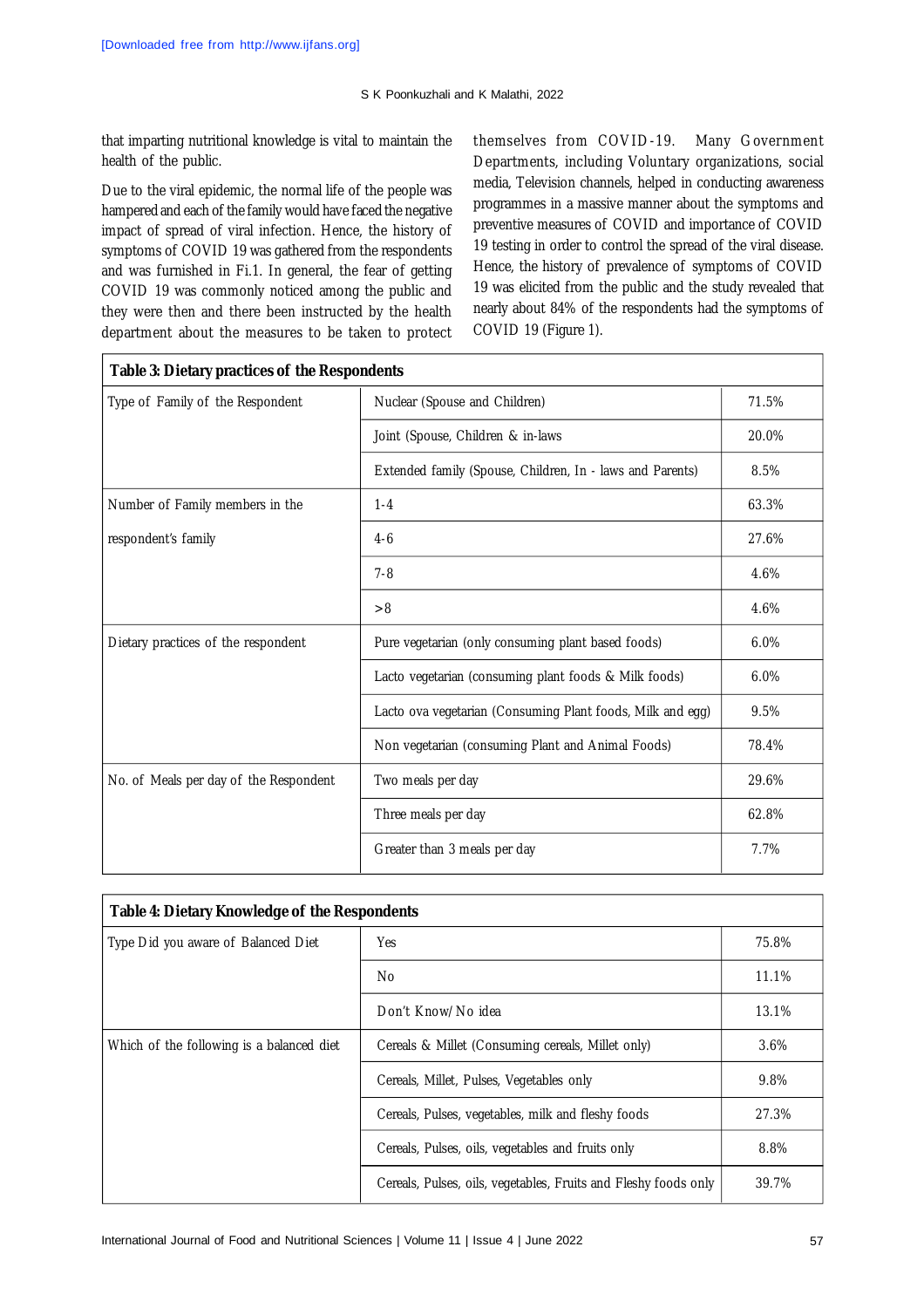S K Poonkuzhali and K Malathi, 2022



Among them, nearly about 20% of the respondents had two symptoms and more. Though the Respondents had the symptoms of COVID 19, only 45% had tested for COVID-19 and the rest haven't opted for the test (Fig.2). Among the 45% of the tested respondents, 9% were found to get the positive result for the presence of COVID 19 virus. The reasons such as fear to go out for testing, long hours of waiting time for testing and fear for getting positive test and associated further procedures of COVID 19 treatment were reported by the respondents for having not tested for COVID 19. Further analysis revealed that the presence of symptoms among the respondent's family members exerted a positive association with testing for COVID 19 (p<0.05), treatment  $(p<0.05)$  and change in food habits  $(p<0.05)$  of the respondents.

In general, due to the occurrence of the viral infection, major dietary change has been observed among the population.

Hence, to find out the major dietary changes among the public, the investigators elicited the change in dietary habits of the selected respondents and were furnished below. It was elicited through the study that about among 99% of the Respondent's dietary practice had changed due the spread of COVID 19 and they have started to add healthy foods in their diet to increase their immunity level of the body and also have included herbs, spices that are known for their medicinal values through traditional knowledge. Ginger, garlic, turmeric, pepper, mint, tulsi, citrus fruits, protein foods, nuts, animal foods, vegetables were opted by the Respondents to protect themselves from COVID 19. It's interesting to observe through this study that many about 65 % of respondents have reduced junk foods intake and their preference for dining out (Figure 3).

During the pandemic season, several medical prescriptions were shared through social media and as most of the COVID

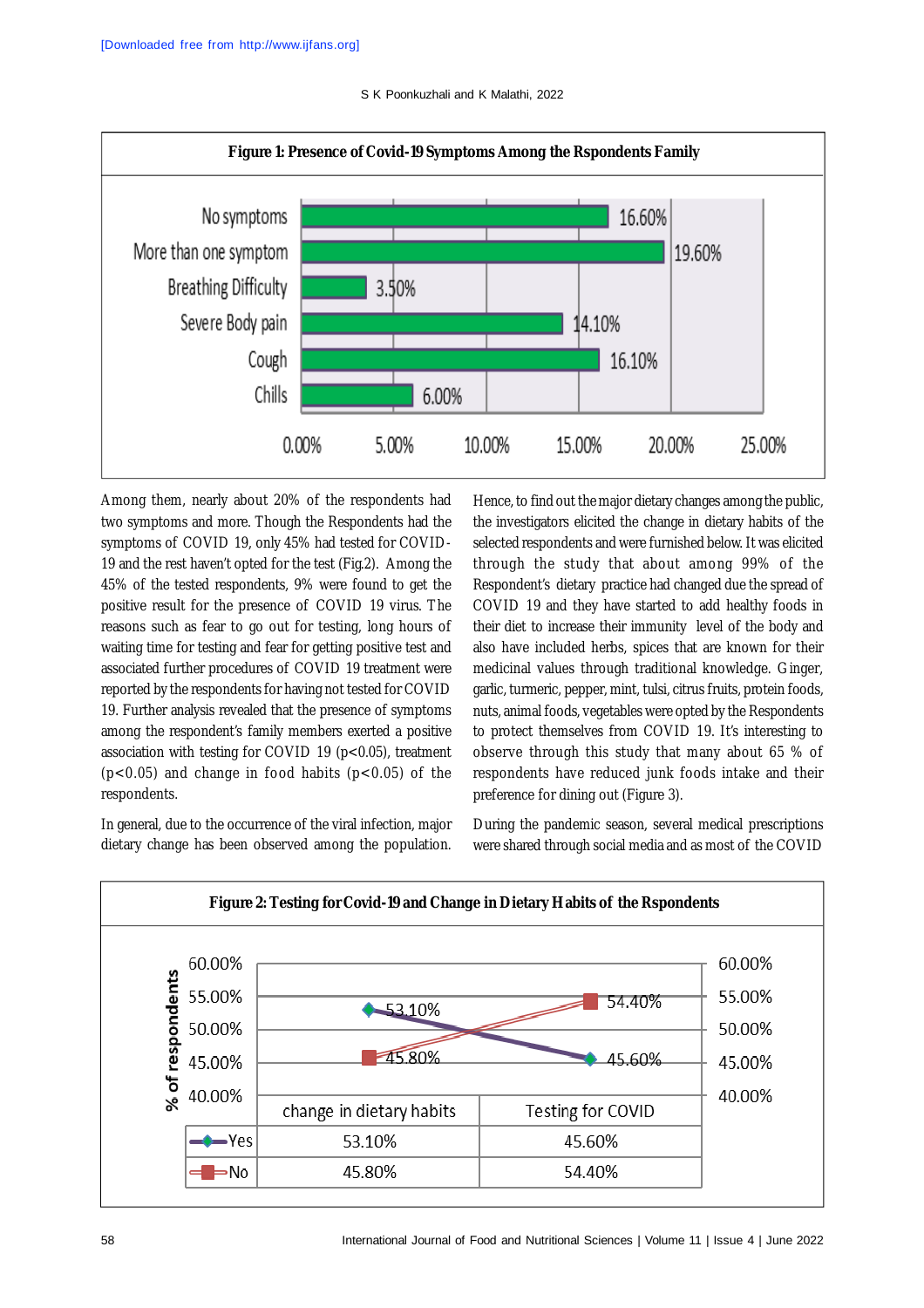S K Poonkuzhali and K Malathi, 2022





19 positive were prescribed with micro nutrient tablets to improve their health condition. Hence, the investigators wished to elicit the effect of social media in the intake of micro nutrients among the respondents. It was revealed through the study that about 68% of the respondents were not influenced by the social media and they haven't opted to include multivitamin tablet, but the remaining 32% of the respondents had taken micronutrients to protect their health.

During lock down all were made to stay indoors and the rules were strictly followed by the Home Department. Most of the people enjoyed the lockdown days by taking enough care of family through providing healthy foods and have also tried for new recipes and the chance for maintaining positive energy balance is bright. It was evident from the study that about 36% of the respondents reported that their body weight increased where as nearly 15% of the respondents reported to have decreased and the rest reported as they remained in the same weight. The quantity of food consumption of the

respondents were found to be escalated, since there is enough time for the family members to prepare different foods and since the family members were excited to keep themselves relax through food intake and snacking. The quality of food Consumption revealed that about 40% of the respondents quality of food intake was increased, where as 16% of the respondents stated they was decrease in the quality of food intake (Fig.4). This results obtained indirectly reflects, the purchasing power of the respondents have been decreased during lockdown due to staying of indoors and as a result of it, there is a decrease in their quality of food they consumed.

## **CONCLUSION**

Though the COVID virus has created enormous negative impact to the society, due to this epidemic the dietary habits of the people are modified and customized to a greater extent and it has been witnessed through this present study that majority of the people have started to have right choices of